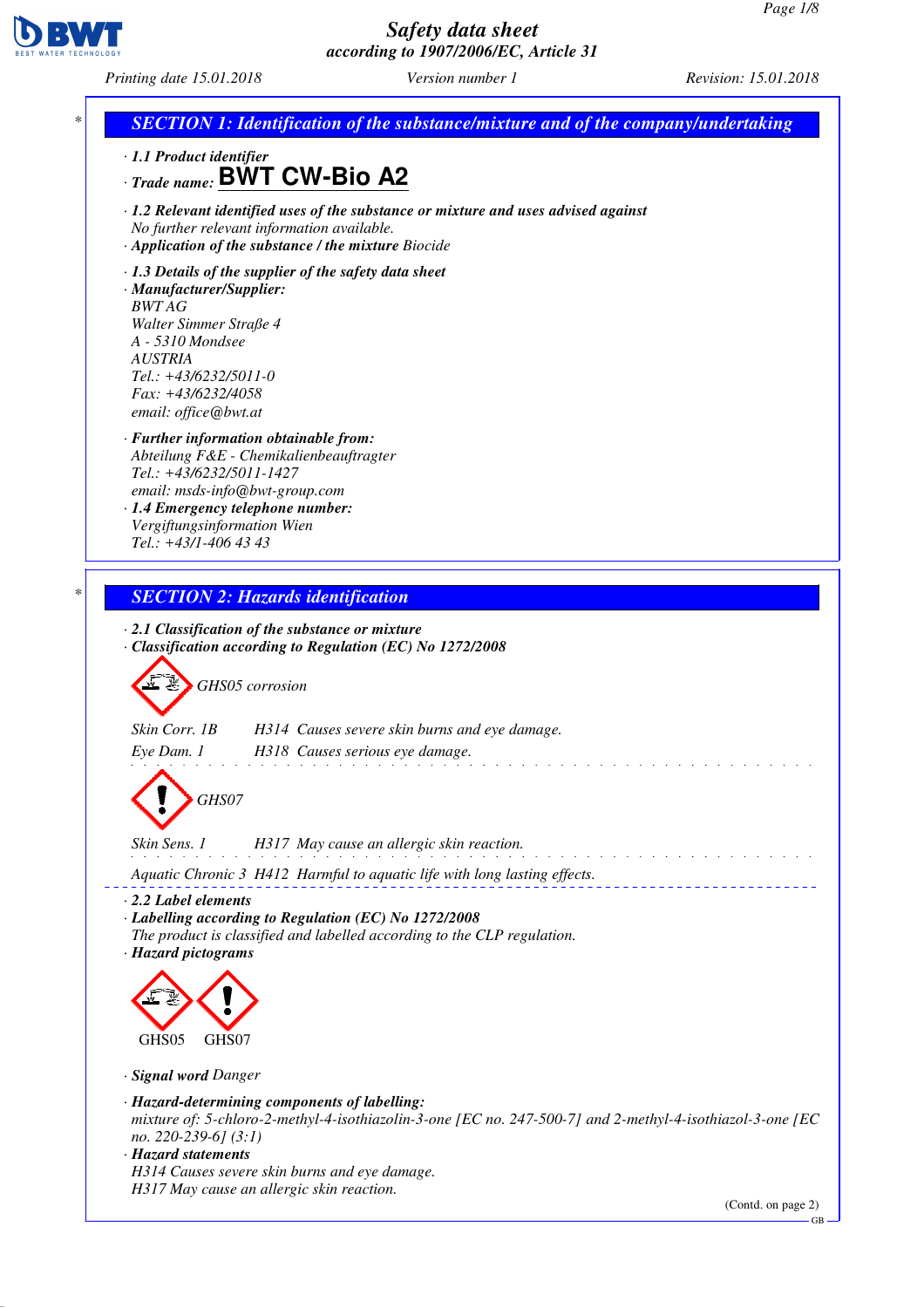

*Printing date 15.01.2018 Version number 1 Revision: 15.01.2018*

# *Trade name:* **BWT CW-Bio A2**

|                                            | (Contd. of page $1$ )                                                                                                                              |
|--------------------------------------------|----------------------------------------------------------------------------------------------------------------------------------------------------|
|                                            | H412 Harmful to aquatic life with long lasting effects.                                                                                            |
| · Precautionary statements                 |                                                                                                                                                    |
| P <sub>262</sub>                           | Do not get in eyes, on skin, or on clothing.                                                                                                       |
| P <sub>280</sub>                           | Wear protective gloves/protective clothing/eye protection/face protection.                                                                         |
|                                            | P303+P361+P353 IF ON SKIN (or hair): Take off immediately all contaminated clothing. Rinse skin with<br>water/shower.                              |
|                                            | P305+P351+P338 IF IN EYES: Rinse cautiously with water for several minutes. Remove contact lenses, if<br>present and easy to do. Continue rinsing. |
| P <sub>405</sub>                           | Store locked up.                                                                                                                                   |
| <i>P501</i>                                | Dispose of contents/container in accordance with local/regional/national/international<br>regulations.                                             |
| $\cdot$ 2.3 Other hazards                  |                                                                                                                                                    |
| $\cdot$ Results of PBT and vPvB assessment |                                                                                                                                                    |
| $\cdot$ <b>PBT:</b> Not applicable.        |                                                                                                                                                    |

*· vPvB: Not applicable.*

#### *\* SECTION 3: Composition/information on ingredients*

*· 3.2 Chemical characterisation: Mixtures*

*· Description: Mixture of substances listed below with nonhazardous additions.*

#### *· Dangerous components:*

*55965-84-9 mixture of: 5-chloro-2-methyl-4-isothiazolin-3-one [EC no. 247-500-7] and 2-methyl-≤2.5% 4-isothiazol-3-one [EC no. 220-239-6] (3:1) Acute Tox. 3, H301; Acute Tox. 3, H311; Acute Tox. 3, H331*

 *Skin Corr. 1B, H314*

 *Aquatic Acute 1, H400; Aquatic Chronic 1, H410*

 *Skin Sens. 1, H317*

*· Additional information: For the wording of the listed hazard phrases refer to section 16.*

#### *SECTION 4: First aid measures*

*· 4.1 Description of first aid measures*

- *· General information: Immediately remove any clothing soiled by the product.*
- *· After inhalation:*
- *Supply fresh air; consult doctor in case of complaints.*

*In case of unconsciousness place patient stably in side position for transportation.*

*· After skin contact:*

*Immediately wash with water and soap and rinse thoroughly. Call a doctor immediately.*

- *· After eye contact: Rinse opened eye for several minutes under running water. Then consult a doctor.*
- *· After swallowing: Drink plenty of water and provide fresh air. Call for a doctor immediately.*
- *· 4.2 Most important symptoms and effects, both acute and delayed No further relevant information available.*
- *· 4.3 Indication of any immediate medical attention and special treatment needed*

*No further relevant information available.*

### *SECTION 5: Firefighting measures*

- *· 5.1 Extinguishing media*
- *· Suitable extinguishing agents:*
- *CO2, powder or water spray. Fight larger fires with water spray or alcohol resistant foam.*
- *· 5.2 Special hazards arising from the substance or mixture*
- *In case of fire, the following can be released:*
- *Hydrogen chloride (HCl) Nitrogen oxides (NOx)*

(Contd. on page 3)

GB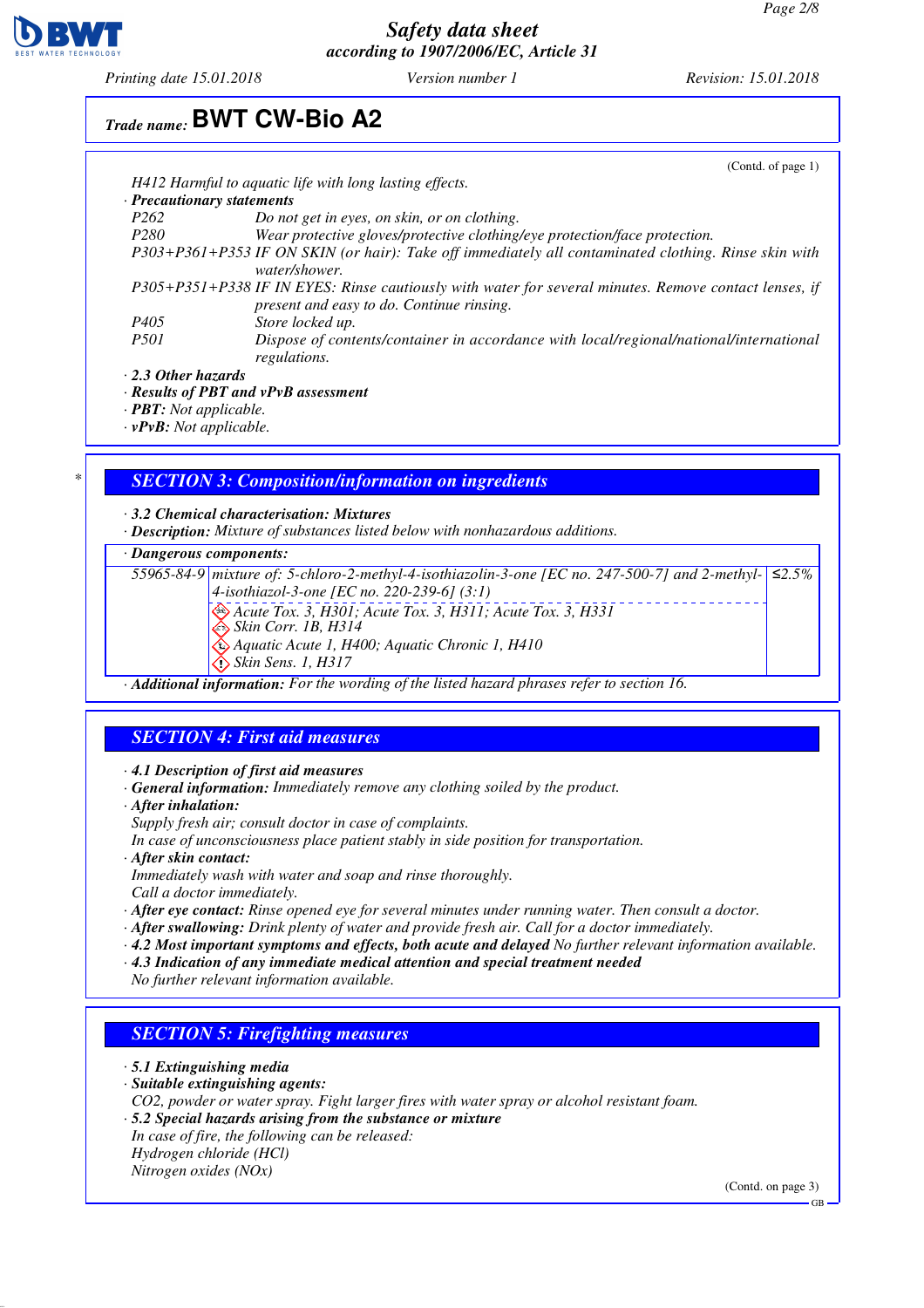*Printing date 15.01.2018 Version number 1 Revision: 15.01.2018*

## *Trade name:* **BWT CW-Bio A2**

*Carbon monoxide (CO)*

- *Sulphur dioxide (SO2)*
- *· 5.3 Advice for firefighters*
- *· Protective equipment: No special measures required.*
- *· Additional information*

*Collect contaminated fire fighting water separately. It must not enter the sewage system.*

## *SECTION 6: Accidental release measures*

- *· 6.1 Personal precautions, protective equipment and emergency procedures Wear protective equipment. Keep unprotected persons away.*
- *· 6.2 Environmental precautions: Inform respective authorities in case of seepage into water course or sewage system. Do not allow to enter sewers/ surface or ground water. Prevent from spreading (e.g. by damming-in or oil barriers).*

*· 6.3 Methods and material for containment and cleaning up: Absorb with liquid-binding material (sand, diatomite, acid binders, universal binders, sawdust). Use neutralising agent. Dispose contaminated material as waste according to item 13. Ensure adequate ventilation.*

*· 6.4 Reference to other sections See Section 7 for information on safe handling. See Section 8 for information on personal protection equipment. See Section 13 for disposal information.*

#### *SECTION 7: Handling and storage*

*· 7.1 Precautions for safe handling Ensure good ventilation/exhaustion at the workplace. Prevent formation of aerosols. Open and handle receptacle with care.*

*· Information about fire - and explosion protection: The product is not flammable.*

- *· 7.2 Conditions for safe storage, including any incompatibilities*
- *· Storage:*
- *· Requirements to be met by storerooms and receptacles: Use polyolefine receptacles. Store only in the original receptacle.*
- *· Information about storage in one common storage facility: Not required.*
- *· Further information about storage conditions: Keep container tightly sealed. Store in cool, dry conditions in well sealed receptacles. Protect from heat and direct sunlight.*
- *· Storage class: 8B*
- *· 7.3 Specific end use(s) No further relevant information available.*

#### *SECTION 8: Exposure controls/personal protection*

*· Additional information about design of technical facilities: No further data; see item 7.*

*· 8.1 Control parameters*

*· Ingredients with limit values that require monitoring at the workplace:*

*The product does not contain any relevant quantities of materials with critical values that have to be monitored at the workplace.*

*· Additional information: The lists valid during the making were used as basis.*

(Contd. on page 4)

GB



(Contd. of page 2)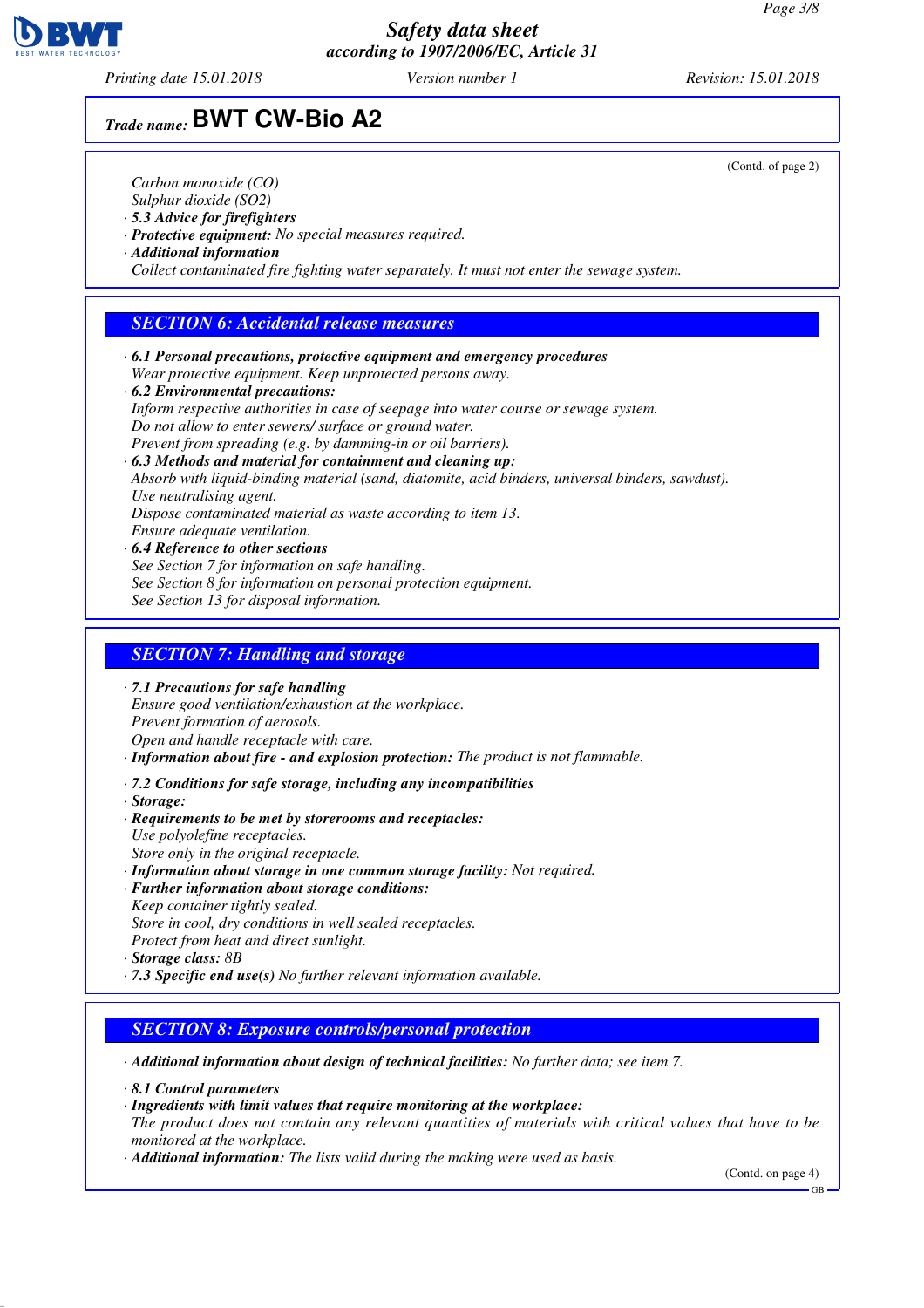

*Printing date 15.01.2018 Version number 1 Revision: 15.01.2018*

## *Trade name:* **BWT CW-Bio A2**

(Contd. of page 3) *· 8.2 Exposure controls · Personal protective equipment: · General protective and hygienic measures: Keep away from foodstuffs, beverages and feed. Immediately remove all soiled and contaminated clothing Wash hands before breaks and at the end of work. Avoid contact with the eyes and skin. · Respiratory protection: Use suitable respiratory protective device only when aerosol or mist is formed. Filter A/P2 · Protection of hands: Protective gloves Long cuffed gloves · Material of gloves Nitrile rubber, NBR Natural rubber, NR · Penetration time of glove material The exact break through time has to be found out by the manufacturer of the protective gloves and has to be observed. · Eye protection: Face protection · Body protection: Impervious protective clothing Full head, face and neck protection Apron*

## *SECTION 9: Physical and chemical properties · 9.1 Information on basic physical and chemical properties · General Information · Appearance: Form: Fluid Colour: Yellowish · Odour: Mild · Odour threshold: Not determined. · pH-value at 20 °C: 3.0 - 4.0 · Change in condition Melting point/freezing point: < 0 °C Initial boiling point and boiling range: 100 °C · Flash point: Not applicable. · Flammability (solid, gas): Not applicable. · Decomposition temperature: Not determined. · Auto-ignition temperature: Product is not selfigniting. · Explosive properties: Product does not present an explosion hazard. · Explosion limits: Lower: Not determined. Upper: Not determined. · Vapour pressure at 20 °C: 23 hPa* (Contd. on page 5) GB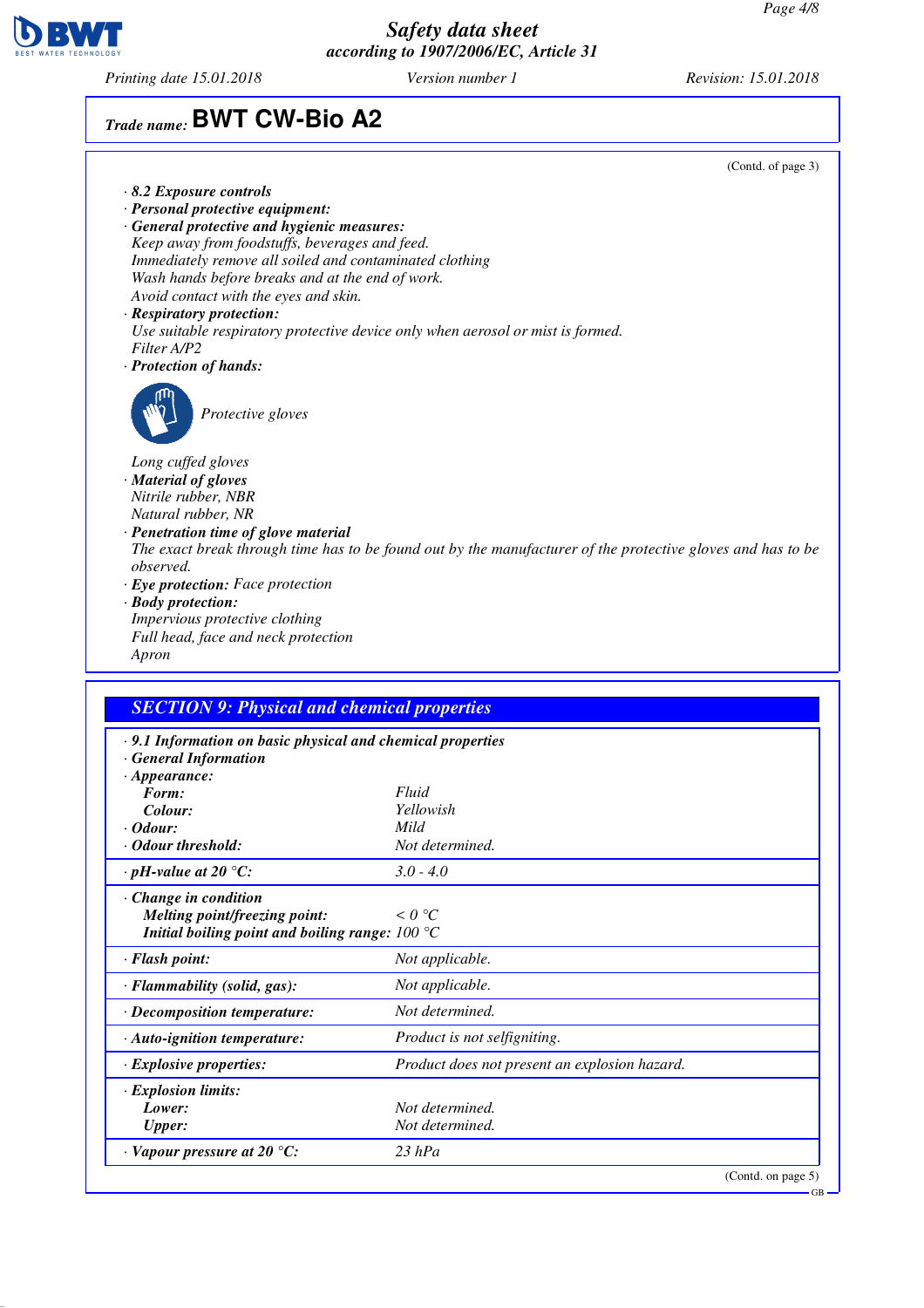

*Printing date 15.01.2018 Version number 1 Revision: 15.01.2018*

# *Trade name:* **BWT CW-Bio A2**

|                                                 | (Contd. of page 4)                         |
|-------------------------------------------------|--------------------------------------------|
| $\cdot$ Density at 20 $\degree$ C:              | $1.017 - 1.037$ g/cm <sup>3</sup>          |
| $\cdot$ Relative density                        | Not determined.                            |
| $\cdot$ Vapour density                          | Not determined.                            |
| $\cdot$ Evaporation rate                        | Not determined.                            |
| · Solubility in / Miscibility with              |                                            |
| water:                                          | Fully miscible.                            |
| $\cdot$ Partition coefficient: n-octanol/water: | $0.7 - +0.75 \log POW$                     |
| $\cdot$ Viscosity:                              |                                            |
| Dynamic:                                        | Not determined.                            |
| Kinematic:                                      | Not determined.                            |
| $\cdot$ Solvent content:                        |                                            |
| Organic solvents:                               | $0.0\%$                                    |
| $\cdot$ 9.2 Other information                   | No further relevant information available. |

## *SECTION 10: Stability and reactivity*

- *· 10.1 Reactivity No further relevant information available.*
- *· 10.2 Chemical stability*
- *· Thermal decomposition / conditions to be avoided: No decomposition if used according to specifications.*
- *· 10.3 Possibility of hazardous reactions*
- *Reacts with oxidising agents. Reacts with reducing agents.*
- *Reacts with alkali (lyes).*
- *· 10.4 Conditions to avoid No further relevant information available.*
- *· 10.5 Incompatible materials: No further relevant information available.*
- *· 10.6 Hazardous decomposition products: No dangerous decomposition products known.*

#### *SECTION 11: Toxicological information*

- *· 11.1 Information on toxicological effects*
- *· Acute toxicity Based on available data, the classification criteria are not met.*
- *· Primary irritant effect:*
- *· Skin corrosion/irritation*
- *Causes severe skin burns and eye damage.*
- *· Serious eye damage/irritation*
- *Causes serious eye damage.*
- *· Respiratory or skin sensitisation*
- *May cause an allergic skin reaction.*
- *· CMR effects (carcinogenity, mutagenicity and toxicity for reproduction)*
- *· Germ cell mutagenicity Based on available data, the classification criteria are not met.*
- *· Carcinogenicity Based on available data, the classification criteria are not met.*
- *· Reproductive toxicity Based on available data, the classification criteria are not met.*
- *· STOT-single exposure Based on available data, the classification criteria are not met.*
- *· STOT-repeated exposure Based on available data, the classification criteria are not met.*
- *· Aspiration hazard Based on available data, the classification criteria are not met.*

#### *SECTION 12: Ecological information*

- *· 12.1 Toxicity*
- *· Aquatic toxicity: No further relevant information available.*
- *· 12.2 Persistence and degradability Easily eliminable from water.*
- *· 12.3 Bioaccumulative potential May be accumulated in organism*

(Contd. on page 6)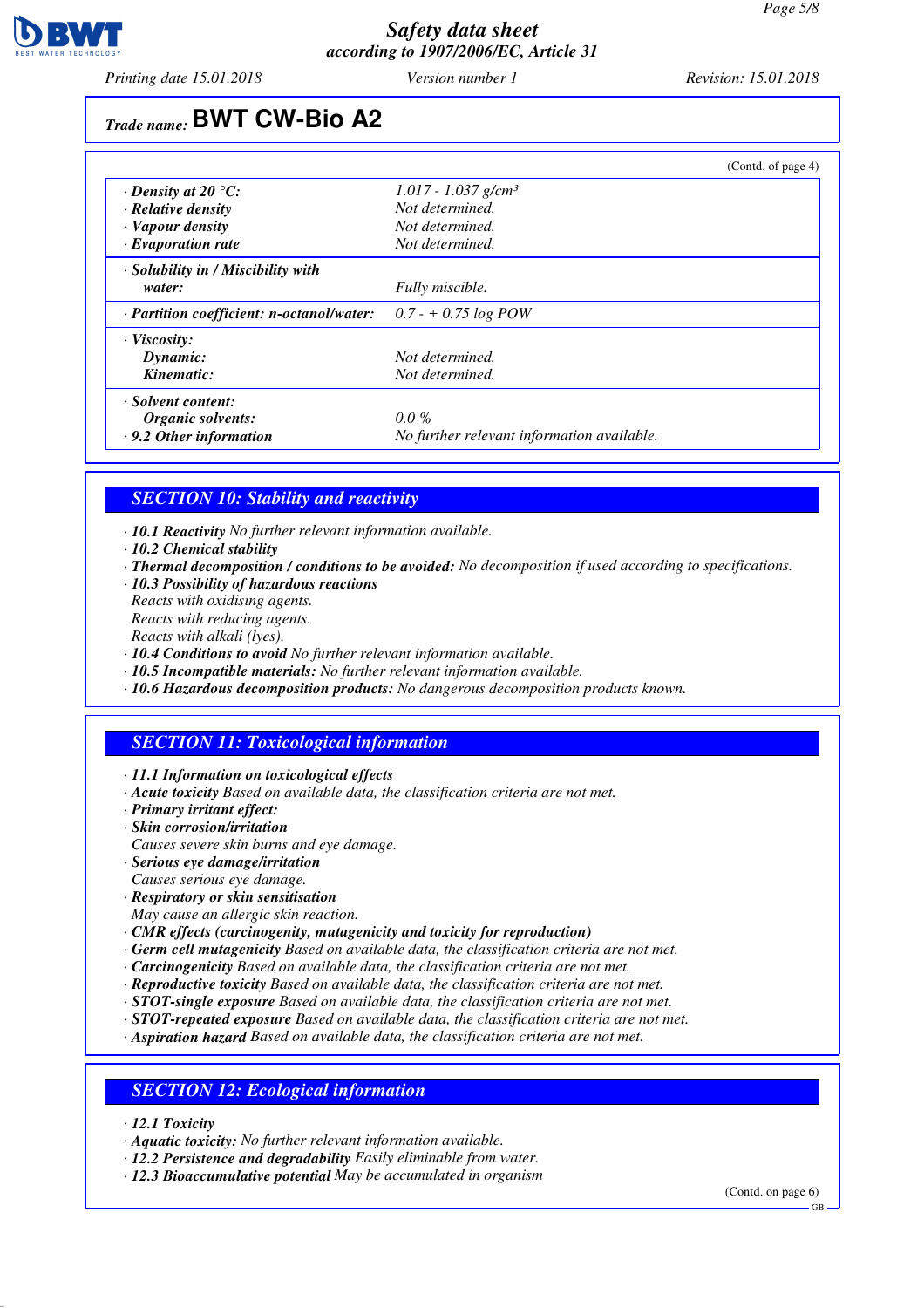

*Printing date 15.01.2018 Version number 1 Revision: 15.01.2018*

(Contd. of page 5)

## *Trade name:* **BWT CW-Bio A2**

- *· 12.4 Mobility in soil No further relevant information available.*
- *· Ecotoxical effects:*
- *· Remark: Harmful to fish*
- *· Other information: CSB-Value: 16 mg O2/g product*
- *· Additional ecological information:*
- *· General notes:*

*Water hazard class 2 (German Regulation) (Self-assessment): hazardous for water Do not allow product to reach ground water, water course or sewage system. Must not reach sewage water or drainage ditch undiluted or unneutralised. Danger to drinking water if even small quantities leak into the ground. Harmful to aquatic organisms*

- *· 12.5 Results of PBT and vPvB assessment*
- *· PBT: Not applicable.*
- *· vPvB: Not applicable.*
- *· 12.6 Other adverse effects No further relevant information available.*

#### *SECTION 13: Disposal considerations*

#### *· 13.1 Waste treatment methods*

*· Recommendation*

*Must not be disposed together with household garbage. Do not allow product to reach sewage system.*

*· European waste catalogue*

*16 03 05\* organic wastes containing dangerous substances*

- *· Uncleaned packaging:*
- *· Recommendation: Disposal must be made according to official regulations.*
- *· Recommended cleansing agents: Water, if necessary together with cleansing agents.*

| $\cdot$ 14.1 UN-Number<br>· ADR, IMDG, IATA     | UN3265                                                                                                                                                                                                      |
|-------------------------------------------------|-------------------------------------------------------------------------------------------------------------------------------------------------------------------------------------------------------------|
| $\cdot$ 14.2 UN proper shipping name<br>$-$ ADR | 3265 CORROSIVE LIQUID, ACIDIC, ORGANIC, N.O.S.<br>(mixture of: 5-chloro-2-methyl-4-isothiazolin-3-one [EC<br>no. 247-500-7] and 2-methyl-4-isothiazol-3-one [EC no.                                         |
| · IMDG, IATA                                    | $220-239-6$ [(3:1)]<br>CORROSIVE LIQUID, ACIDIC, ORGANIC, N.O.S.<br>(mixture of: 5-chloro-2-methyl-4-isothiazolin-3-one [EC<br>no. 247-500-7] and 2-methyl-4-isothiazol-3-one [EC no.<br>$220-239-6$ (3:1)) |
| $\cdot$ 14.3 Transport hazard class(es)         |                                                                                                                                                                                                             |
| · ADR, IMDG, IATA                               |                                                                                                                                                                                                             |
| $\cdot$ Class                                   | 8 Corrosive substances.                                                                                                                                                                                     |
| · Label                                         | 8                                                                                                                                                                                                           |
| · 14.4 Packing group<br>· ADR, IMDG, IATA       | II                                                                                                                                                                                                          |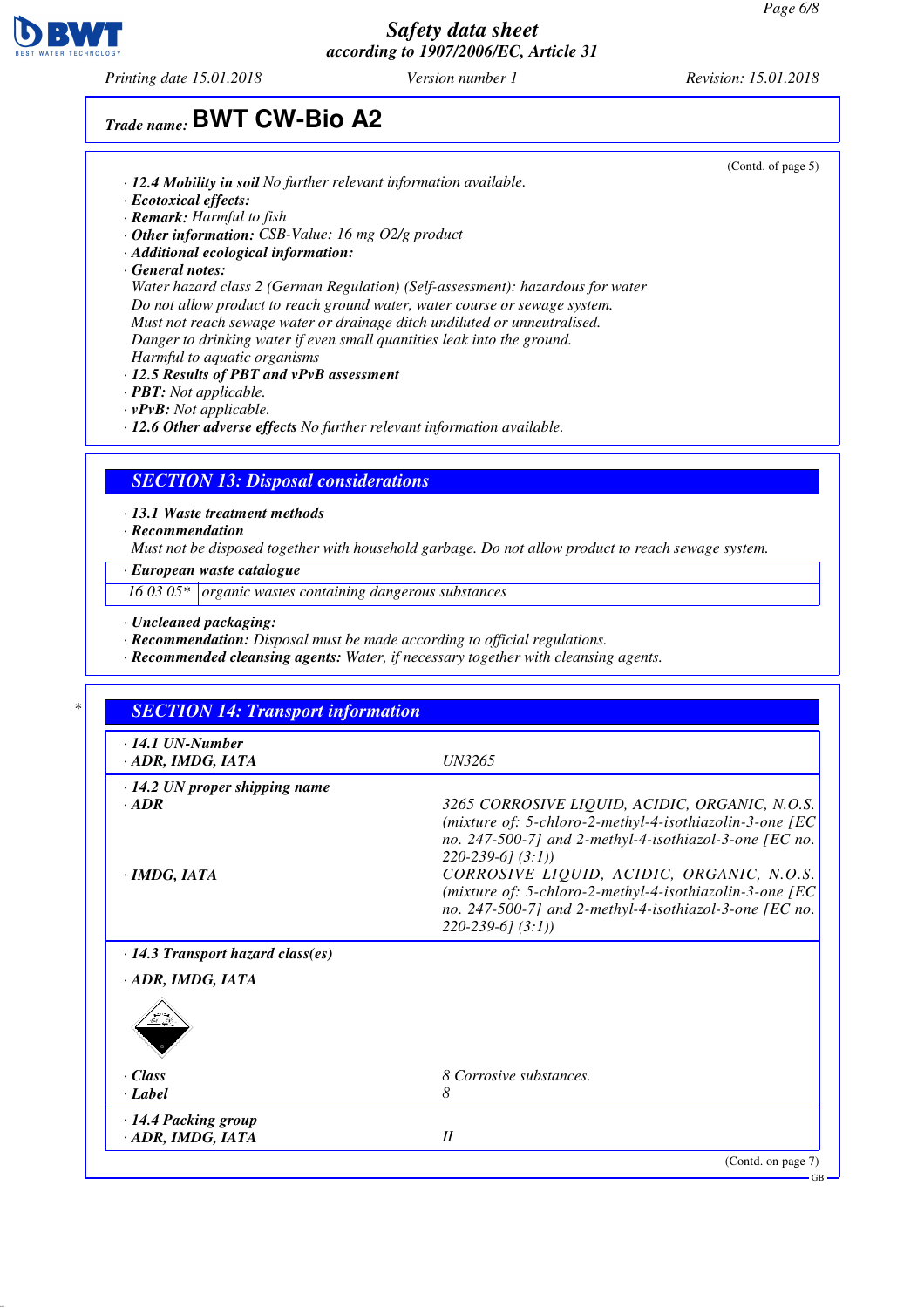

*Printing date 15.01.2018 Version number 1 Revision: 15.01.2018*

# *Trade name:* **BWT CW-Bio A2**

|                                                         | (Contd. of page 6)                                                                                       |
|---------------------------------------------------------|----------------------------------------------------------------------------------------------------------|
| · 14.5 Environmental hazards:                           |                                                                                                          |
| · Marine pollutant:                                     | No                                                                                                       |
| · 14.6 Special precautions for user                     | Warning: Corrosive substances.                                                                           |
| · Danger code (Kemler):                                 | 80                                                                                                       |
| · EMS Number:                                           | $F-A, S-B$                                                                                               |
| · Segregation groups                                    | Acids                                                                                                    |
| $\cdot$ 14.7 Transport in bulk according to Annex II of |                                                                                                          |
| <b>Marpol and the IBC Code</b>                          | Not applicable.                                                                                          |
| · Transport/Additional information:                     |                                                                                                          |
| $\cdot$ ADR                                             |                                                                                                          |
| $\cdot$ Limited quantities (LQ)                         | II.                                                                                                      |
| $\cdot$ Excepted quantities (EQ)                        | Code: E2                                                                                                 |
|                                                         | Maximum net quantity per inner packaging: 30 ml                                                          |
|                                                         | Maximum net quantity per outer packaging: 500 ml<br>2                                                    |
| · Transport category<br>· Tunnel restriction code       | E                                                                                                        |
|                                                         |                                                                                                          |
| $\cdot$ IMDG                                            |                                                                                                          |
| $\cdot$ Limited quantities (LQ)                         | II.<br>Code: E2                                                                                          |
| $\cdot$ Excepted quantities (EQ)                        | Maximum net quantity per inner packaging: 30 ml                                                          |
|                                                         | Maximum net quantity per outer packaging: 500 ml                                                         |
|                                                         |                                                                                                          |
| · UN "Model Regulation":                                | UN3265, CORROSIVE LIQUID, ACIDIC, ORGANIC,<br>N.O.S. (mixture of: 5-chloro-2-methyl-4-isothiazolin-3-one |
|                                                         | [EC no. 247-500-7] and 2-methyl-4-isothiazol-3-one [EC                                                   |
|                                                         | no. 220-239-61 $(3:1)$ ), 8, III                                                                         |
|                                                         |                                                                                                          |

## *\* SECTION 15: Regulatory information*

*· 15.1 Safety, health and environmental regulations/legislation specific for the substance or mixture*

- *· Directive 2012/18/EU*
- *· Named dangerous substances ANNEX I None of the ingredients is listed.*
- *· REGULATION (EC) No 1907/2006 ANNEX XVII Conditions of restriction: 3*
- *· 15.2 Chemical safety assessment: A Chemical Safety Assessment has not been carried out.*

#### *SECTION 16: Other information*

*This information is based on our present knowledge. However, this shall not constitute a guarantee for any specific product features and shall not establish a legally valid contractual relationship.*

### *· Relevant phrases*

*H301 Toxic if swallowed. H311 Toxic in contact with skin. H314 Causes severe skin burns and eye damage. H317 May cause an allergic skin reaction. H331 Toxic if inhaled. H400 Very toxic to aquatic life. H410 Very toxic to aquatic life with long lasting effects. · Abbreviations and acronyms: ADR: Accord européen sur le transport des marchandises dangereuses par Route (European Agreement concerning the International Carriage of Dangerous Goods by Road) IMDG: International Maritime Code for Dangerous Goods IATA: International Air Transport Association GHS: Globally Harmonised System of Classification and Labelling of Chemicals*

(Contd. on page 8)

GB